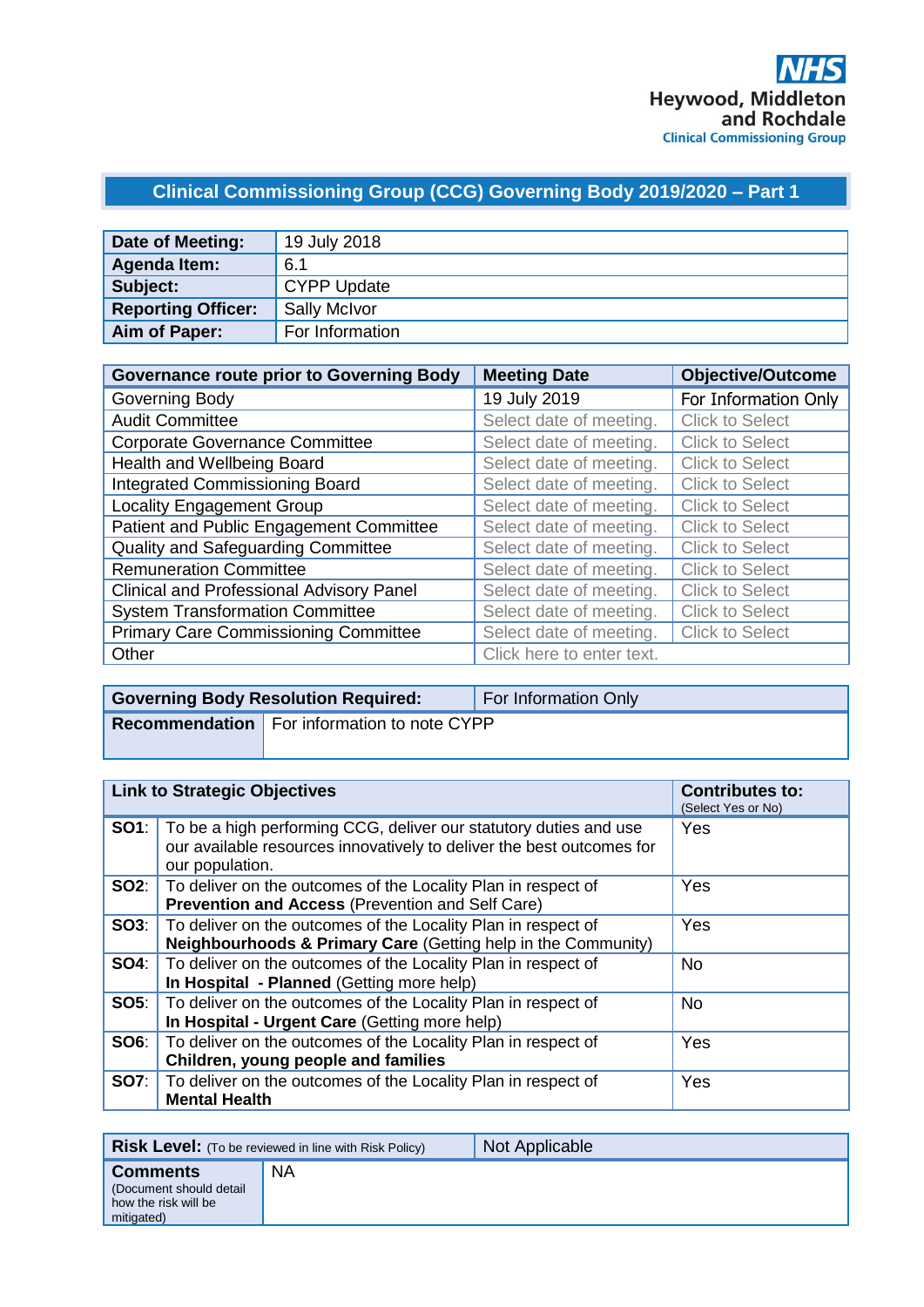| <b>Content Approval/Sign Off:</b>                                 |                                                                                          |
|-------------------------------------------------------------------|------------------------------------------------------------------------------------------|
| The contents of this paper have been<br>reviewed and approved by: | Assistant Director of Commissioning -<br>Integrated Services HMRCCG/RBC, Karen<br>Kenton |
| <b>Clinical Content signed off by:</b>                            | Not applicable                                                                           |
| Financial content signed off by:                                  | Not Applicable                                                                           |

|                                                       | Completed:     |
|-------------------------------------------------------|----------------|
| Clinical Engagement taken place                       | Not Applicable |
| Patient and Public Involvement                        | Not Applicable |
| <b>Patient Data Impact Assessment</b>                 | Not Applicable |
| Equality Analysis / Human Rights Assessment completed | Not Applicable |

#### **Executive Summary**

This paper provides as summary of the issues/items considered by Children and Young People's Partnership (CYPP) at its May meeting 2019 (the reporting officer was not in attendance at this meeting).

#### Items discussed at the meeting in May (minutes embedded below)

Report- update provided on No Wrong Door, from previous meeting a steering group has been establishes along with further stakeholder sessions. Regular updates on the progress will be given at each CYPP meeting.

Report- Childhood obesity update; It was agreed that this continues to be a continuing and growing problem, and one that needs a system wide approach. The Daily Mile has increased to 45% of schools taking part across the Borough and focused culturally appropriate work is planned in BAME communities where levels of obesity are noted to be higher. A bid has been submitted for funding with Milkstone and Deeplish identified as a pilot area.

Report- Impact of Ofsted changes in schools; Information about the new inspection process was published last week during the SATS. How well this works won't be known until the first inspection takes place. Reading will be a focus alongside expectations of a wider curriculum that will be expected to reflect the needs of individual schools, its pupils and the place in which it operates.

Updates on the CYPP performance scorecard were given, Healthy Young Minds and #thrive are areas where significant progress has been made, with increased demand on services evident. HYM have been invited by NHS England as 1 of the top 3 productive CAMHS services in the UK to share information about how this progress has been achieved.

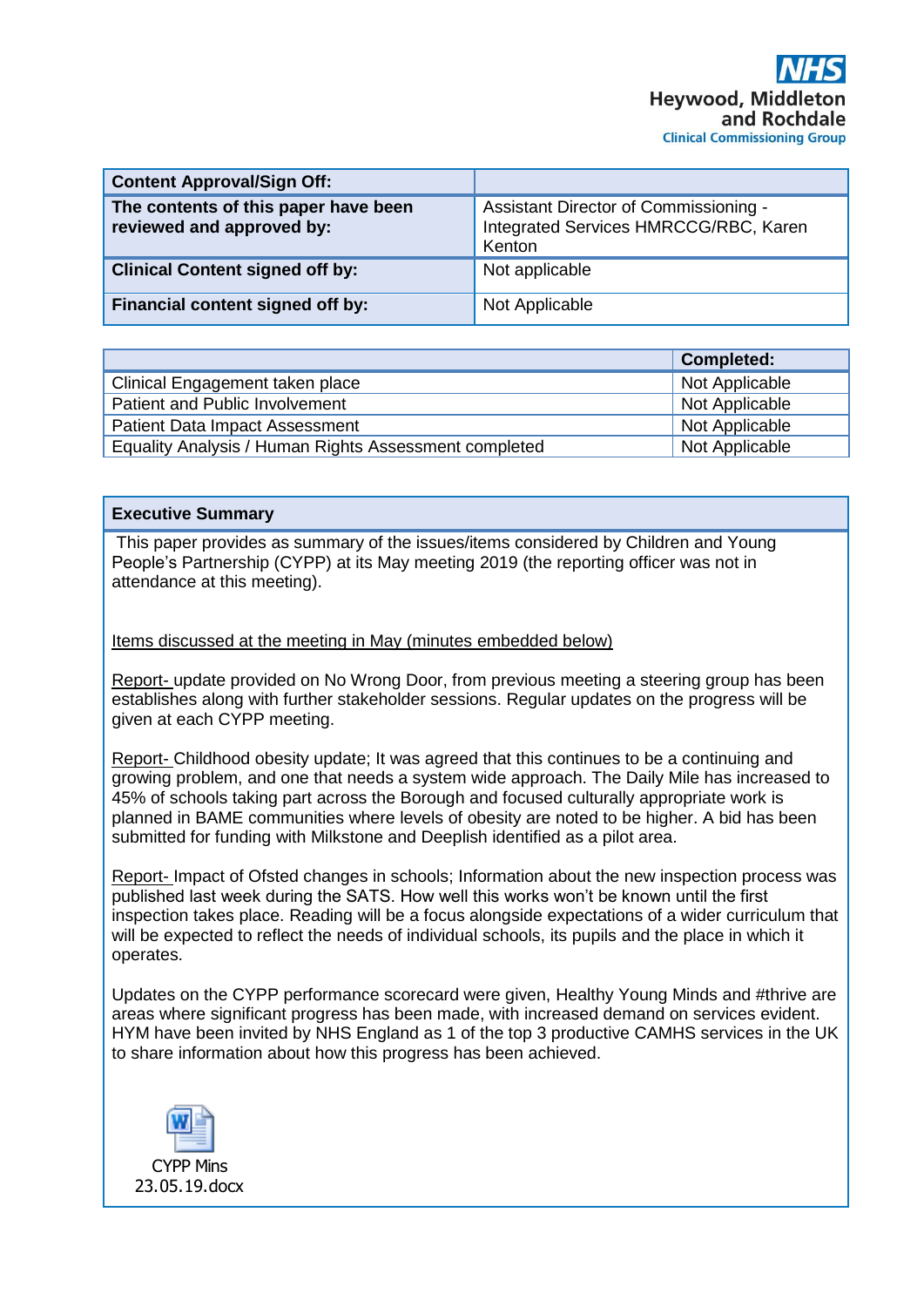# **CHILDREN AND YOUNG PEOPLE'S PARTNERSHIP**

#### **MINUTES OF MEETING Thursday 23rd May 2019**

**PRESENT:** Gail Hopper (Chair), Sandra Bowness, Jill McGregor, Julia Hassall, Councillor Kieran Heakin, Rachel Meyrick, Gillian Barratt, Councillor Rachel Massey, Louise Walker (on behalf of Jan Reynolds), Elizabeth Wilson, Julia Sandiford-Mitchell, Kirsten Buggy, Ben Rogers.

**1. APOLOGIES:** Jane Booth, Karen Kenton, Kylie Thornton, Councillor Sullivan, Kathy Thomas, Jan Reynolds, Kelly Baxendale.

#### **2. WELCOME AND INTRODUCTIONS**

The Chair welcomed everyone to the meeting and asked those present to introduce themselves.

#### **3. MINUTES**

It was agreed that the Minutes of the meeting of the Children and Young People's Partnership held 28<sup>th</sup> March 2019 be approved as an accurate record.

# **4. MATTERS ARISING**

There were no matters arising from the previous meeting.

#### **5. NO WRONG DOOR**

Members received a presentation on the No Wrong Door Model, from Julia Hassall, providing an update on developments from the last time information was shared.

This is intended to be a sustainable and permanent cultural change in our approach to the way we work with young people and should not be seen as a change to a resource. Moving forward wider numbers of young people will benefit from this approach. It is about keeping children with families where safe to do so. North Yorkshire have closed 1 children's home on the back of their success, based on permanence and the principle of no child being unfosterable.

A significant portion of finance would come from mainstream funding of current resources and provision, with a smaller amount from innovation funding and partnership investment. There is also an opportunity for 20 Council's to be successful in a current DfE bid and we are 1 of the 37 that are able to apply.

The model should pay for itself once it is up and running effectively as external placements will reduce and this will save money.

It was agreed that a regular update would come to future meetings.

#### **6. CHILDHOOD OBESITY UPDATE**

Elizabeth Wilson presented this item and provided and update on progress to address this significant area of challenge.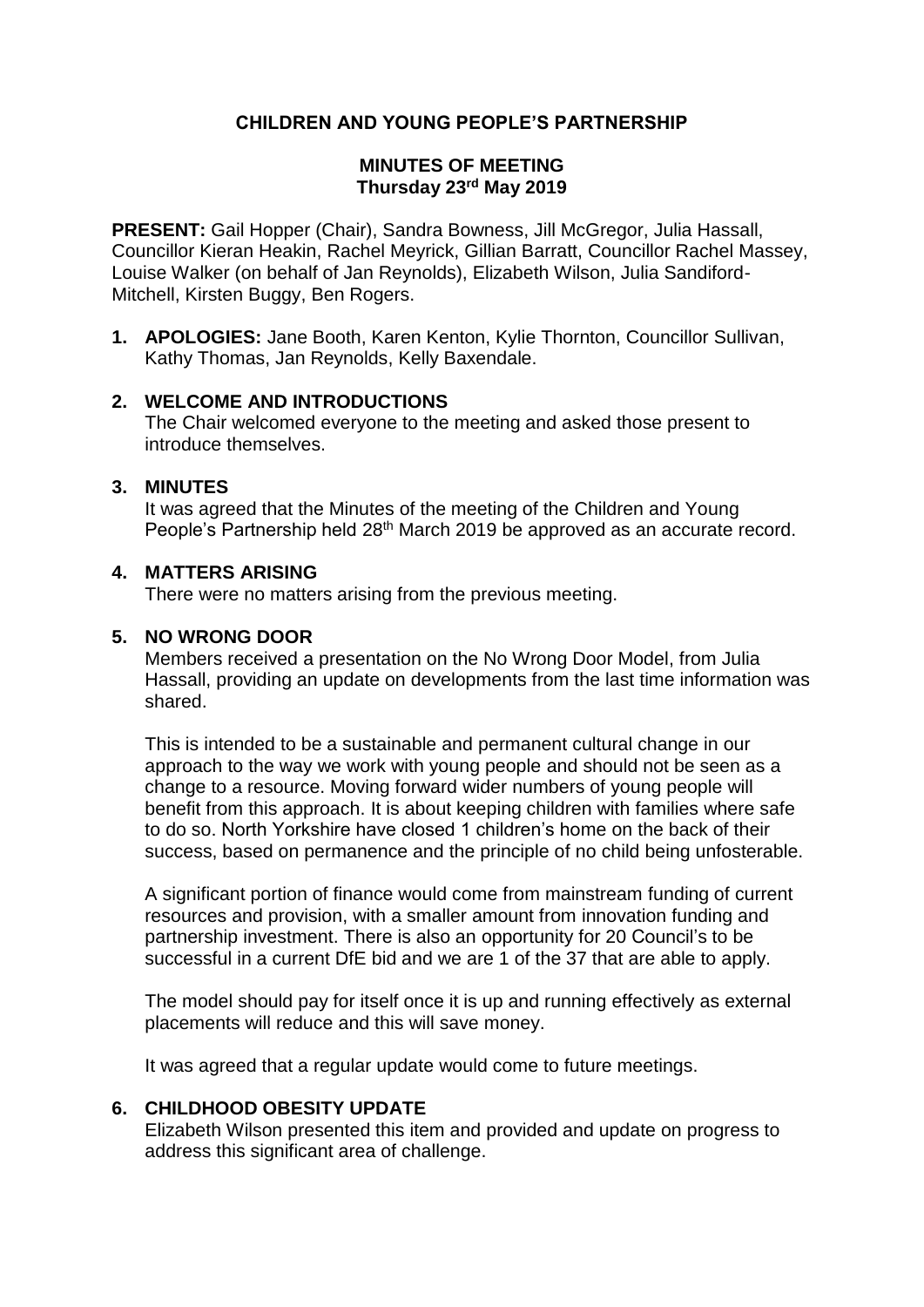It was agreed this continues to be a continuing and growing problem, and one that needs a system wide approach. There are a range of issues such as poverty, lack of parenting / cooking skills, cultural and lifestyle issues that all contribute to the challenge

The Daily Mile has increased to 45% of schools taking part. This figure doesn't include all schools if they haven't registered on the website, and many others may be doing other regular activity that is equally effective, but is not registered. This needs re-looking at to establish a more accurate picture. Shawclough Primary School for instance have a wake up walk every morning. Whilst all school meals provided are nutritional, the issue of portion control, particularly linked to packed lunches was highlighted as an issue.

A question was raised about whether some focused culturally appropriate work was planned in BAME communities where levels of obesity are noted to be higher. A bid has been submitted for funding with Milkstone and Deeplish identified as a pilot area should this be successful.

It was agreed that a regular update would come to future meetings.

### **7. IMPACT OF OFSTED INSPECTION CHANGES**

Gillian Barratt presented a summary of changes to Ofsted inspections in schools.

Information about the new inspection process was published last week during the SATS. How well this works won't be known until the first inspection takes place.

Other changes were shared and Gillian responded to questions raised.

Reading will be a focus alongside expectations of a wider curriculum that will be expected to reflect the needs of individual schools, its pupils and the place in which it operates.

There was a discussion about healthy relationships and sex education being compulsory, and that a high number of objection letters, that didn't appear to have been generated in Rochdale have been received in some schools.

Shawclough Primary School didn't send any letters out, but have had a number of parents asking questions about what they have seen and heard on social media, which isn't reflected on the curriculum.

### **8. VIEW OF THE NEW AUTISM UNIT**

Members of the Partnership were given a tour of the school and the new autism provision which opened in the last month.

# **9. REPORT ON CYPP PERFORMANCE**

There has been some positive developments and a helpful report provided by Jackie Woodall.